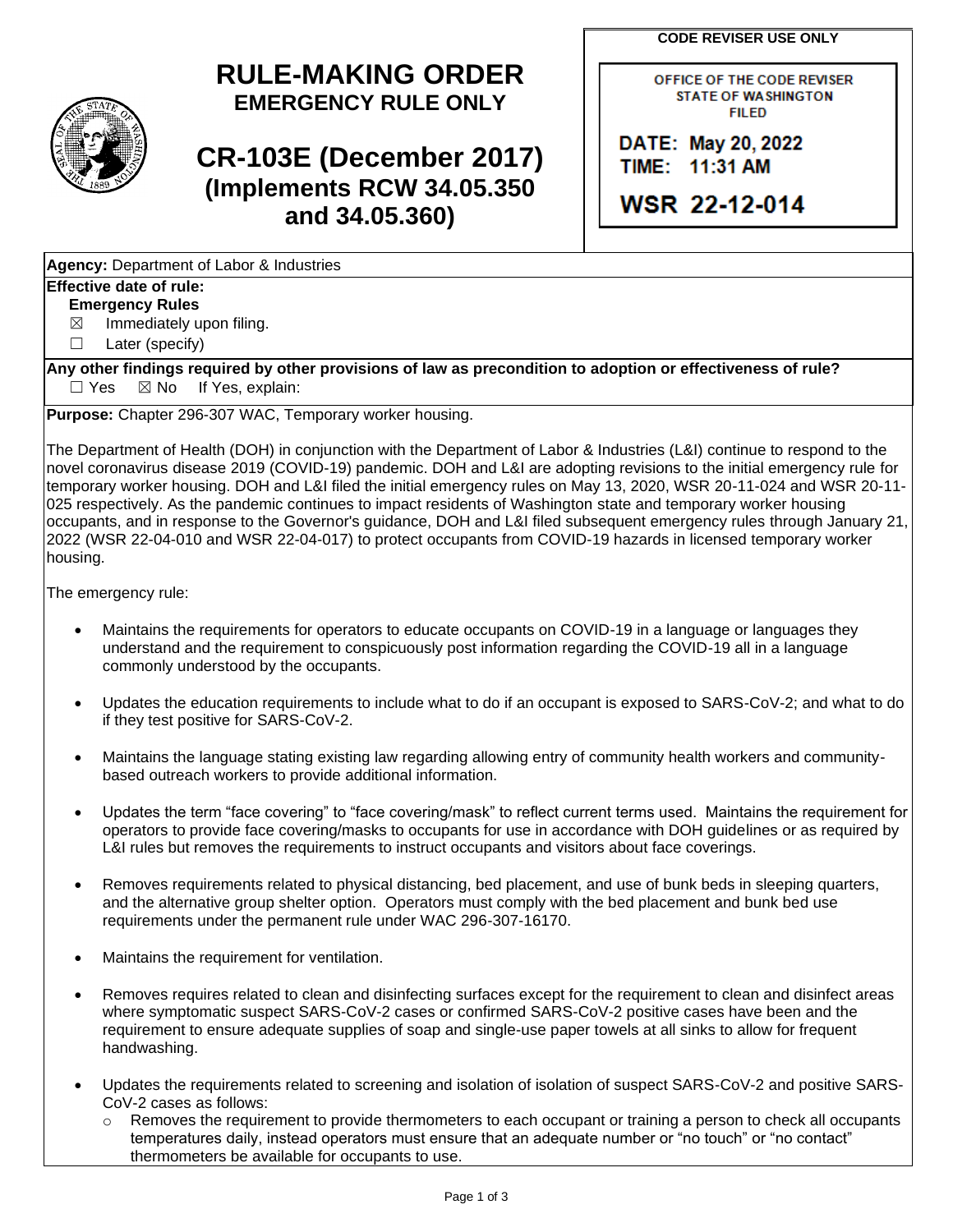- $\circ$  Updates the requirement to notify local health officers and provide transportation for any needed medical evaluation upon identification includes individuals known SARS-CoV-2 in addition to individuals suspected of having COVID-19.
- o Updates terms referring to confirmed cases.
- o Requires the identification of close contacts in accordance with the Washington State Department of Health or local health officer close contact definition.
- o Updates the quarantine and isolation requirements for close contacts and individuals who test positive for COVID to follow current DOH guidance, which could vary by vaccination status. Adds that close contacts must follow the DOH guidance for symptom monitoring and masking post-exposure, and that close contacts of a suspect SARS-CoV-2 case that is ruled out do not need to continue to be treated as close contacts.
- Maintains the requirements for daily licensed health care professional visits for employees in isolation with symptoms. For asymptomatic employees in isolation employees, a licensed health care professional visit is required upon initial placement in isolation and upon request of the asymptomatic employee or the licensed health care professional. Maintains the other required related to licensed health care professional visits, including options to use telehealth.
- $\circ$  Removes the requirements related to vaccine verification. Operators may need to verify vaccine status to determine quarantine requirements for close contacts under the DOH guidance.

Both L&I and DOH each filed a Preproposal Statement of Inquiry (CR-101) on September 10, 2020, WSR 20-19-047 and WSR 20-10-050, regarding permanent amendments to the existing permanent rules to address hazards from COVID-19 or other outbreaks of airborne infectious diseases. Some amendments made as part of the emergency rules will be considered for permanent rulemaking. For example, changes to ventilation requirements, and isolation requirements during an outbreak.

**Citation of rules affected by this order:** New: WAC 296-307-16102

Repealed:

Amended: Suspended:

**Statutory authority for adoption:** RCW 49.17.010, RCW 49.17.040, RCW 49.17.050, RCW 49.17.060 and RCW 49.17.240

#### **Other authority:**

### **EMERGENCY RULE**

Under RCW 34.05.350 the agency for good cause finds:

- $\boxtimes$  That immediate adoption, amendment, or repeal of a rule is necessary for the preservation of the public health, safety, or general welfare, and that observing the time requirements of notice and opportunity to comment upon adoption of a permanent rule would be contrary to the public interest.
- ☐ That state or federal law or federal rule or a federal deadline for state receipt of federal funds requires immediate adoption of a rule.

**Reasons for this finding:** DOH and L&I continue to take action to help prevent the spread of COVID-19. Given the evolution of the pandemic, DLI and DOH have continued to review new information, data, and science as it comes available to determine what requirements are necessary to protect temporary worker housing occupants from COVID-19 and similar airborne infectious disease hazards. DLI and DOH have also been reviewing and considering information related to the implementation of the requirements in emergency rules and stakeholder input. As the COVID-19 pandemic continues to present a hazard to temporary worker housing occupants, emergency rules are needed to address the hazard while the potential permanent changes are under development. However, this emergency rule removes many previous requirements that are no longer necessary to address on an emergency basis due to changes in case counts and hospitalizations and the increased vaccination rates. This includes requirements related to physical distancing, bed spacing and bunk bed use restrictions for sleeping quarters with unvaccinated occupants, and the group shelter alternative for bed spacing. Requirements related to training, ventilation, and isolation and quarantine are still critical. Given the current stage of the pandemic, DOH and L&I plan to take elements in this emergency rule and work to finalize proposed permanent rules This emergency rule is necessary for the preservation of public health, safety, and general welfare of occupants of temporary worker housing for the 2022 growing season.

### **Note: If any category is left blank, it will be calculated as zero. No descriptive text.**

**Count by whole WAC sections only, from the WAC number through the history note. A section may be counted in more than one category.**

| The number of sections adopted in order to comply with: |                             |            |  |         |  |          |   |  |  |  |  |  |
|---------------------------------------------------------|-----------------------------|------------|--|---------|--|----------|---|--|--|--|--|--|
|                                                         | Federal statute:            | <b>New</b> |  | Amended |  | Repealed | 0 |  |  |  |  |  |
|                                                         | Federal rules or standards: | <b>New</b> |  | Amended |  | Repealed |   |  |  |  |  |  |